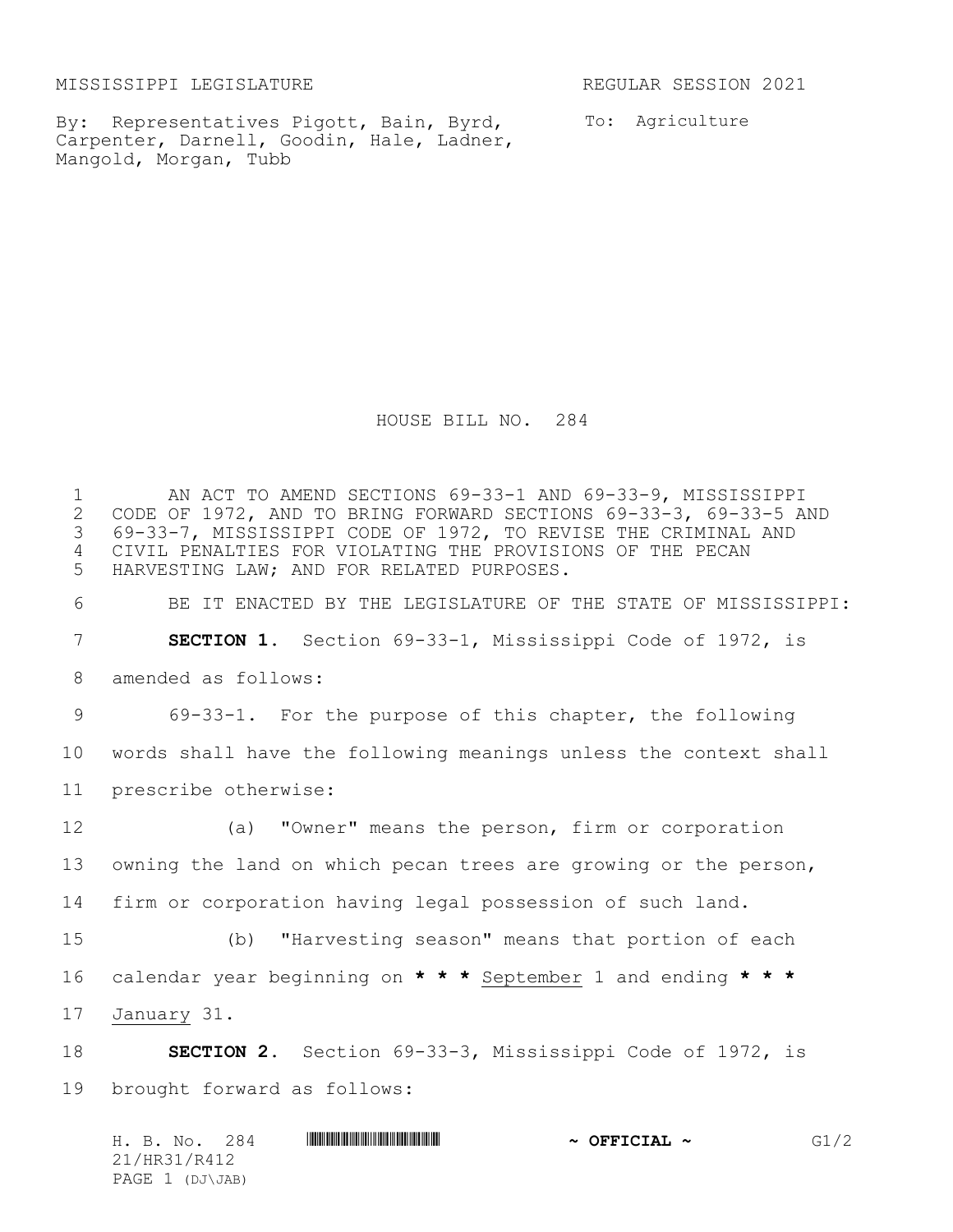69-33-3. When pecan trees are grown on private property and the branches of such trees extend over a public road, street or highway right-of-way, any pecans falling from any such pecan trees onto such public right-of-way shall be deemed the property of the owner of such pecan trees until the end of the harvesting season, and it shall be unlawful for any person, without the permission of the owner of such trees, to remove such pecans from any such public right-of-way during the harvesting season. It shall be unlawful for any person, without the permission of the owner of such trees, to pick or otherwise remove any pecans from the limbs or branches of pecan trees or to cause pecans to fall from such trees.

 **SECTION 3.** Section 69-33-5, Mississippi Code of 1972, is brought forward as follows:

 69-33-5. Any pecans remaining on a public road, street or highway right-of-way during that portion of each calendar year except the harvesting season shall be deemed to be abandoned by the owner of such pecans, and it shall not be unlawful for any person to remove such pecans from such public right-of-way, except during the harvesting season.

 **SECTION 4.** Section 69-33-7, Mississippi Code of 1972, is brought forward as follows:

 69-33-7. The provisions of this chapter shall not be construed to prohibit employees of the State Highway Department or the employees of a county or municipality from engaging in normal

H. B. No. 284 **HRANIAN RANGE AND A OFFICIAL ~** 21/HR31/R412 PAGE 2 (DJ\JAB)